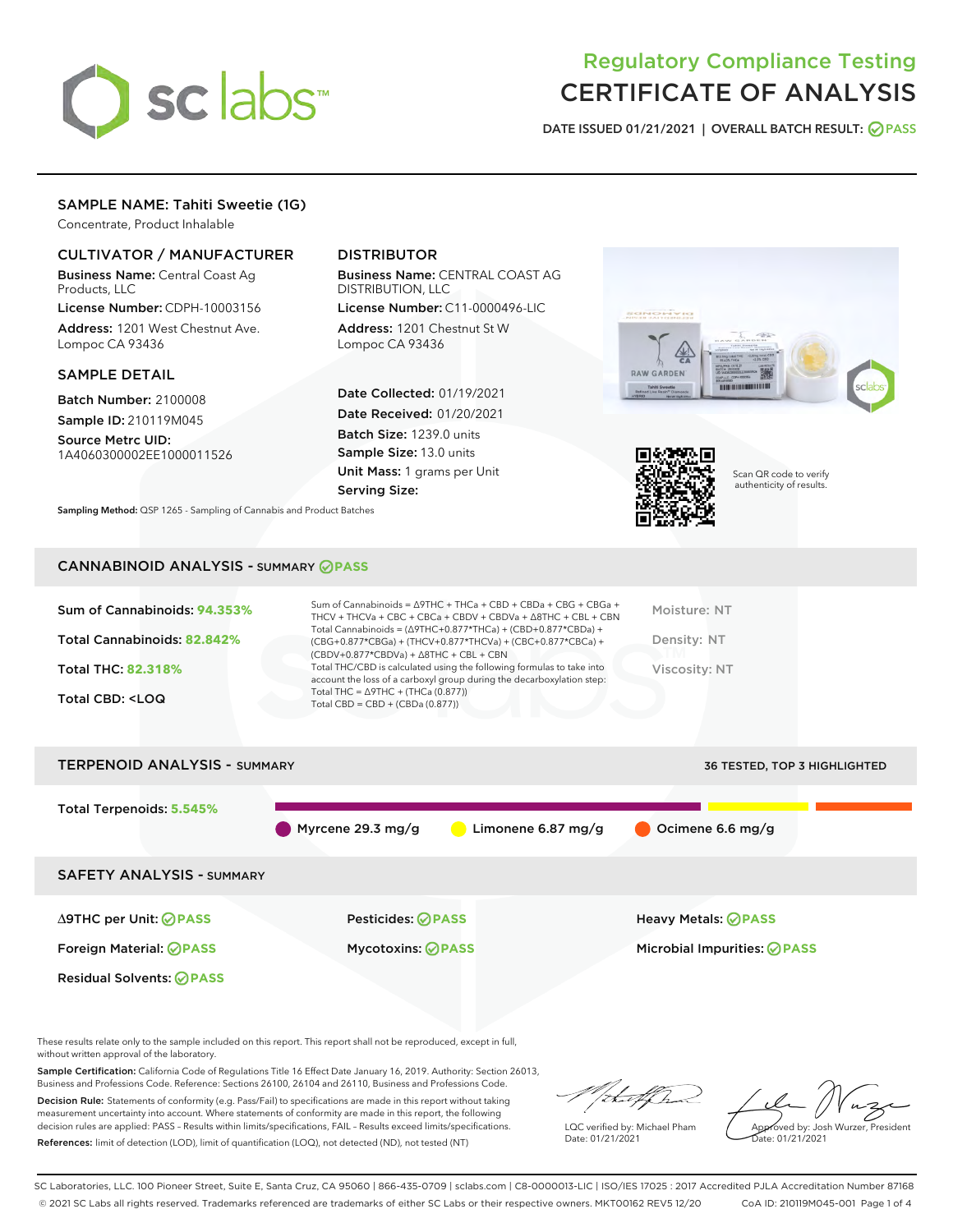



TAHITI SWEETIE (1G) | DATE ISSUED 01/21/2021 | OVERALL BATCH RESULT: @ PASS

#### CANNABINOID TEST RESULTS - 01/21/2021 2 PASS

Tested by high-performance liquid chromatography with diode-array detection (HPLC-DAD). **Method:** QSP 1157 - Analysis of Cannabinoids by HPLC-DAD

TOTAL CANNABINOIDS: **82.842%** Total Cannabinoids (Total THC) + (Total CBD) + (Total CBG) + (Total THCV) + (Total CBC) + (Total CBDV) + ∆8THC + CBL + CBN

TOTAL THC: **82.318%**

Total THC (∆9THC+0.877\*THCa)

TOTAL CBD: <LOQ Total CBD (CBD+0.877\*CBDa) Total CBG (CBG+0.877\*CBGa) TOTAL THCV: 0.318% Total THCV (THCV+0.877\*THCVa)

TOTAL CBG: 0.08%

TOTAL CBC: 0.126% Total CBC (CBC+0.877\*CBCa)

TOTAL CBDV: ND Total CBDV (CBDV+0.877\*CBDVa)

| <b>COMPOUND</b>            | LOD/LOQ<br>(mg/g) | <b>MEASUREMENT</b><br><b>UNCERTAINTY</b><br>(mg/g) | <b>RESULT</b><br>(mg/g) | <b>RESULT</b><br>(%) |
|----------------------------|-------------------|----------------------------------------------------|-------------------------|----------------------|
| <b>THCa</b>                | 0.05/0.14         | ±23.898                                            | 929.89                  | 92.989               |
| <b>A9THC</b>               | 0.06 / 0.26       | ±0.264                                             | 7.67                    | 0.767                |
| <b>THCVa</b>               | 0.07/0.20         | ±0.173                                             | 3.63                    | 0.363                |
| <b>CBCa</b>                | 0.07/0.28         | ±0.070                                             | 1.44                    | 0.144                |
| <b>CBGa</b>                | 0.1/0.2           | ±0.05                                              | 0.9                     | 0.09                 |
| <b>CBDa</b>                | 0.02/0.19         | N/A                                                | $<$ LOQ                 | $<$ LOQ              |
| $\triangle$ 8THC           | 0.1 / 0.4         | N/A                                                | <b>ND</b>               | <b>ND</b>            |
| <b>THCV</b>                | 0.1/0.2           | N/A                                                | <b>ND</b>               | <b>ND</b>            |
| <b>CBD</b>                 | 0.07/0.29         | N/A                                                | <b>ND</b>               | <b>ND</b>            |
| <b>CBDV</b>                | 0.04 / 0.15       | N/A                                                | <b>ND</b>               | <b>ND</b>            |
| <b>CBDVa</b>               | 0.03/0.53         | N/A                                                | <b>ND</b>               | <b>ND</b>            |
| <b>CBG</b>                 | 0.06/0.19         | N/A                                                | <b>ND</b>               | <b>ND</b>            |
| <b>CBL</b>                 | 0.06 / 0.24       | N/A                                                | <b>ND</b>               | <b>ND</b>            |
| <b>CBN</b>                 | 0.1/0.3           | N/A                                                | <b>ND</b>               | <b>ND</b>            |
| <b>CBC</b>                 | 0.2 / 0.5         | N/A                                                | <b>ND</b>               | <b>ND</b>            |
| <b>SUM OF CANNABINOIDS</b> |                   |                                                    | 943.53 mg/g             | 94.353%              |

#### **UNIT MASS: 1 grams per Unit**

| ∆9THC per Unit                                                                            | 1120 per-package limit | 7.67 mg/unit<br><b>PASS</b> |  |  |  |
|-------------------------------------------------------------------------------------------|------------------------|-----------------------------|--|--|--|
| <b>Total THC per Unit</b>                                                                 |                        | 823.18 mg/unit              |  |  |  |
| <b>CBD per Unit</b>                                                                       |                        | <b>ND</b>                   |  |  |  |
| <b>Total CBD per Unit</b>                                                                 |                        | $<$ LOQ                     |  |  |  |
| Sum of Cannabinoids<br>per Unit                                                           |                        | 943.53 mg/unit              |  |  |  |
| <b>Total Cannabinoids</b><br>per Unit                                                     |                        | 828.42 mg/unit              |  |  |  |
| <b>MOISTURE TEST RESULT</b><br><b>VISCOSITY TEST RESULT</b><br><b>DENSITY TEST RESULT</b> |                        |                             |  |  |  |

Not Tested

Not Tested

Not Tested

#### TERPENOID TEST RESULTS - 01/21/2021

Terpene analysis utilizing gas chromatography-flame ionization detection (GC-FID). Terpenes are the aromatic compounds that endow cannabis with their unique scent and effect. Following are the primary terpenes detected. **Method:** QSP 1192 - Analysis of Terpenoids by GC-FID

| <b>COMPOUND</b>         | LOD/LOQ<br>(mg/g) | <b>MEASUREMENT</b><br><b>UNCERTAINTY</b><br>(mq/q) | <b>RESULT</b><br>(mg/g)                         | <b>RESULT</b><br>$(\%)$ |
|-------------------------|-------------------|----------------------------------------------------|-------------------------------------------------|-------------------------|
| <b>Myrcene</b>          | 0.1 / 0.2         | ±2.36                                              | 29.3                                            | 2.93                    |
| Limonene                | 0.04 / 0.12       | ±0.252                                             | 6.87                                            | 0.687                   |
| Ocimene                 | 0.05 / 0.1        | ±0.78                                              | 6.6                                             | 0.66                    |
| $\beta$ Caryophyllene   | 0.04 / 0.11       | ±0.170                                             | 3.58                                            | 0.358                   |
| Terpinolene             | 0.04 / 0.1        | ±0.19                                              | 2.8                                             | 0.28                    |
| $\alpha$ Pinene         | 0.04 / 0.13       | ±0.090                                             | 1.38                                            | 0.138                   |
| Terpineol               | 0.03 / 0.1        | ±0.14                                              | 1.3                                             | 0.13                    |
| $\beta$ Pinene          | 0.1 / 0.2         | ±0.09                                              | 1.2                                             | 0.12                    |
| $\alpha$ Humulene       | 0.03 / 0.08       | ±0.027                                             | 0.84                                            | 0.084                   |
| Fenchol                 | 0.1 / 0.2         | ±0.03                                              | 0.6                                             | 0.06                    |
| Linalool                | 0.04 / 0.1        | ±0.02                                              | 0.3                                             | 0.03                    |
| Caryophyllene<br>Oxide  | 0.1 / 0.2         | ±0.02                                              | 0.3                                             | 0.03                    |
| $\alpha$ Bisabolol      | 0.1 / 0.2         | ±0.01                                              | 0.2                                             | 0.02                    |
| Guaiol                  | 0.04 / 0.13       | ±0.011                                             | 0.18                                            | 0.018                   |
| Camphene                | 0.1 / 0.2         | N/A                                                | $<$ LOQ                                         | <loq< td=""></loq<>     |
| $\alpha$ Phellandrene   | 0.1 / 0.2         | N/A                                                | <loq< th=""><th><loq< th=""></loq<></th></loq<> | <loq< th=""></loq<>     |
| $\alpha$ Terpinene      | 0.1 / 0.2         | N/A                                                | $<$ LOQ                                         | <loq< th=""></loq<>     |
| Fenchone                | 0.1 / 0.2         | N/A                                                | 100                                             | <loq< th=""></loq<>     |
| <b>Borneol</b>          | 0.1 / 0.3         | N/A                                                | <loq< td=""><td><loq< td=""></loq<></td></loq<> | <loq< td=""></loq<>     |
| Valencene               | 0.02 / 0.06       | N/A                                                | <loq< td=""><td><loq< td=""></loq<></td></loq<> | <loq< td=""></loq<>     |
| Nerolidol               | 0.03 / 0.09       | N/A                                                | $<$ LOQ                                         | $<$ LOQ                 |
| Sabinene                | 0.1 / 0.2         | N/A                                                | ND                                              | ND                      |
| 3 Carene                | 0.1 / 0.2         | N/A                                                | <b>ND</b>                                       | <b>ND</b>               |
| Eucalyptol              | 0.1 / 0.2         | N/A                                                | ND                                              | <b>ND</b>               |
| $\gamma$ Terpinene      | 0.1 / 0.2         | N/A                                                | ND                                              | ND                      |
| Sabinene Hydrate        | 0.1 / 0.2         | N/A                                                | <b>ND</b>                                       | <b>ND</b>               |
| (-)-Isopulegol          | 0.03 / 0.08       | N/A                                                | ND                                              | <b>ND</b>               |
| Camphor                 | 0.1 / 0.3         | N/A                                                | ND                                              | <b>ND</b>               |
| Isoborneol              | 0.1 / 0.2         | N/A                                                | <b>ND</b>                                       | <b>ND</b>               |
| Menthol                 | 0.04 / 0.1        | N/A                                                | <b>ND</b>                                       | <b>ND</b>               |
| Nerol                   | 0.05 / 0.1        | N/A                                                | ND                                              | ND                      |
| R-(+)-Pulegone          | 0.04 / 0.1        | N/A                                                | <b>ND</b>                                       | <b>ND</b>               |
| Geraniol                | 0.04 / 0.11       | N/A                                                | ND                                              | ND                      |
| <b>Geranyl Acetate</b>  | 0.03 / 0.10       | N/A                                                | ND                                              | ND                      |
| $\alpha$ Cedrene        | 0.03 / 0.10       | N/A                                                | <b>ND</b>                                       | ND                      |
| Cedrol                  | 0.1 / 0.2         | N/A                                                | <b>ND</b>                                       | ND                      |
| <b>TOTAL TERPENOIDS</b> |                   |                                                    | 55.45 mg/g                                      | 5.545%                  |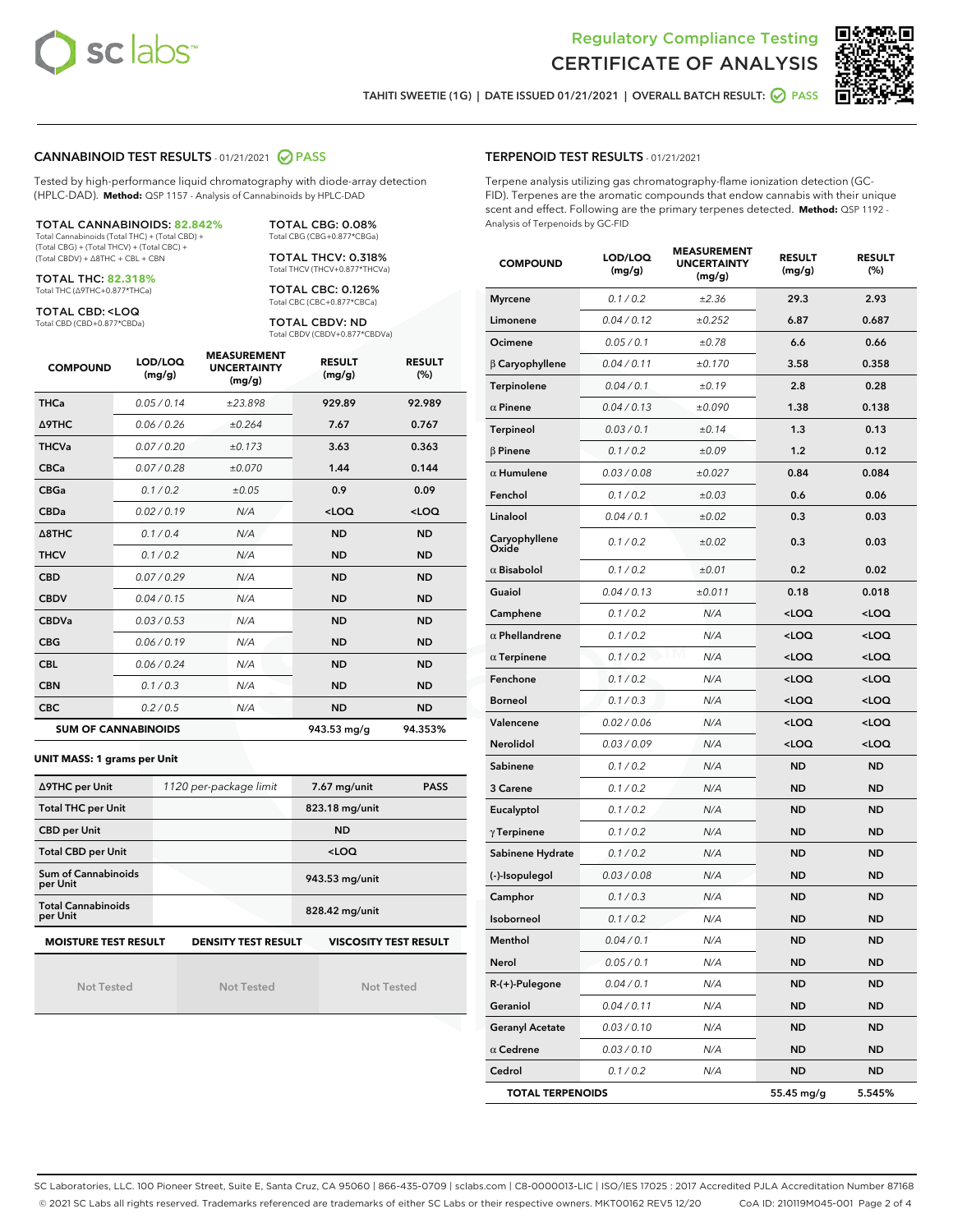



TAHITI SWEETIE (1G) | DATE ISSUED 01/21/2021 | OVERALL BATCH RESULT: @ PASS

## CATEGORY 1 PESTICIDE TEST RESULTS - 01/21/2021 2 PASS

Pesticide and plant growth regulator analysis utilizing high-performance liquid chromatography-mass spectrometry (HPLC-MS) or gas chromatography-mass spectrometry (GC-MS). \*GC-MS utilized where indicated. **Method:** QSP 1212 - Analysis of Pesticides and Mycotoxins by LC-MS or QSP 1213 - Analysis of Pesticides by GC-MS

| <b>COMPOUND</b>             | LOD/LOQ<br>$(\mu g/g)$ | <b>ACTION</b><br><b>LIMIT</b><br>$(\mu g/g)$ | <b>MEASUREMENT</b><br><b>UNCERTAINTY</b><br>$(\mu g/g)$ | <b>RESULT</b><br>$(\mu g/g)$ | <b>RESULT</b> |
|-----------------------------|------------------------|----------------------------------------------|---------------------------------------------------------|------------------------------|---------------|
| Aldicarb                    | 0.03 / 0.08            | $\ge$ LOD                                    | N/A                                                     | <b>ND</b>                    | <b>PASS</b>   |
| Carbofuran                  | 0.02 / 0.05            | $\ge$ LOD                                    | N/A                                                     | <b>ND</b>                    | <b>PASS</b>   |
| Chlordane*                  | 0.03 / 0.08            | $\ge$ LOD                                    | N/A                                                     | <b>ND</b>                    | <b>PASS</b>   |
| Chlorfenapyr*               | 0.03/0.10              | $\ge$ LOD                                    | N/A                                                     | <b>ND</b>                    | <b>PASS</b>   |
| Chlorpyrifos                | 0.02 / 0.06            | $\ge$ LOD                                    | N/A                                                     | <b>ND</b>                    | <b>PASS</b>   |
| Coumaphos                   | 0.02 / 0.07            | $\ge$ LOD                                    | N/A                                                     | <b>ND</b>                    | <b>PASS</b>   |
| Daminozide                  | 0.02/0.07              | $\ge$ LOD                                    | N/A                                                     | <b>ND</b>                    | <b>PASS</b>   |
| <b>DDVP</b><br>(Dichlorvos) | 0.03/0.09              | $>$ LOD                                      | N/A                                                     | <b>ND</b>                    | <b>PASS</b>   |
| Dimethoate                  | 0.03 / 0.08            | $\ge$ LOD                                    | N/A                                                     | <b>ND</b>                    | <b>PASS</b>   |
| Ethoprop(hos)               | 0.03/0.10              | $>$ LOD                                      | N/A                                                     | <b>ND</b>                    | <b>PASS</b>   |
| Etofenprox                  | 0.02 / 0.06            | $\ge$ LOD                                    | N/A                                                     | <b>ND</b>                    | <b>PASS</b>   |
| Fenoxycarb                  | 0.03 / 0.08            | $\ge$ LOD                                    | N/A                                                     | <b>ND</b>                    | <b>PASS</b>   |
| Fipronil                    | 0.03/0.08              | $>$ LOD                                      | N/A                                                     | <b>ND</b>                    | <b>PASS</b>   |
| Imazalil                    | 0.02 / 0.06            | $\ge$ LOD                                    | N/A                                                     | <b>ND</b>                    | <b>PASS</b>   |
| Methiocarb                  | 0.02 / 0.07            | $\ge$ LOD                                    | N/A                                                     | <b>ND</b>                    | <b>PASS</b>   |
| Methyl<br>parathion         | 0.03/0.10              | $\ge$ LOD                                    | N/A                                                     | <b>ND</b>                    | <b>PASS</b>   |
| <b>Mevinphos</b>            | 0.03/0.09              | $\ge$ LOD                                    | N/A                                                     | <b>ND</b>                    | <b>PASS</b>   |
| Paclobutrazol               | 0.02 / 0.05            | $\ge$ LOD                                    | N/A                                                     | <b>ND</b>                    | <b>PASS</b>   |
| Propoxur                    | 0.03/0.09              | $\ge$ LOD                                    | N/A                                                     | <b>ND</b>                    | <b>PASS</b>   |
| Spiroxamine                 | 0.03 / 0.08            | $\ge$ LOD                                    | N/A                                                     | <b>ND</b>                    | <b>PASS</b>   |
| Thiacloprid                 | 0.03/0.10              | $\ge$ LOD                                    | N/A                                                     | <b>ND</b>                    | <b>PASS</b>   |

### CATEGORY 2 PESTICIDE TEST RESULTS - 01/21/2021 @ PASS

| Abamectin<br>0.03/0.10<br>0.1<br><b>ND</b><br>N/A<br><b>PASS</b><br>0.02/0.07<br>0.1<br>N/A<br><b>ND</b><br><b>PASS</b><br>Acephate |
|-------------------------------------------------------------------------------------------------------------------------------------|
|                                                                                                                                     |
|                                                                                                                                     |
| 0.02/0.07<br>0.1<br>N/A<br><b>ND</b><br><b>PASS</b><br>Acequinocyl                                                                  |
| 0.02/0.05<br>0.1<br>N/A<br><b>ND</b><br><b>PASS</b><br>Acetamiprid                                                                  |
| 0.02/0.07<br>Azoxystrobin<br>0.1<br>N/A<br><b>ND</b><br><b>PASS</b>                                                                 |
| 0.01/0.04<br><b>ND</b><br><b>Bifenazate</b><br>0.1<br>N/A<br><b>PASS</b>                                                            |
| <b>Bifenthrin</b><br>3<br>0.02/0.05<br>N/A<br><b>ND</b><br><b>PASS</b>                                                              |
| <b>Boscalid</b><br>0.03/0.09<br>0.1<br>N/A<br><b>ND</b><br><b>PASS</b>                                                              |

|  | <b>CATEGORY 2 PESTICIDE TEST RESULTS</b> - 01/21/2021 continued |  |  |
|--|-----------------------------------------------------------------|--|--|
|--|-----------------------------------------------------------------|--|--|

| <b>COMPOUND</b>               | LOD/LOQ<br>(µg/g) | <b>ACTION</b><br>LIMIT<br>$(\mu g/g)$ | <b>MEASUREMENT</b><br><b>UNCERTAINTY</b><br>$(\mu g/g)$ | <b>RESULT</b><br>(µg/g) | <b>RESULT</b> |
|-------------------------------|-------------------|---------------------------------------|---------------------------------------------------------|-------------------------|---------------|
| Captan                        | 0.19/0.57         | 0.7                                   | N/A                                                     | <b>ND</b>               | <b>PASS</b>   |
| Carbaryl                      | 0.02 / 0.06       | 0.5                                   | N/A                                                     | <b>ND</b>               | <b>PASS</b>   |
| Chlorantranilip-<br>role      | 0.04 / 0.12       | 10                                    | N/A                                                     | <b>ND</b>               | <b>PASS</b>   |
| Clofentezine                  | 0.03 / 0.09       | 0.1                                   | N/A                                                     | <b>ND</b>               | <b>PASS</b>   |
| Cyfluthrin                    | 0.12 / 0.38       | $\overline{2}$                        | N/A                                                     | <b>ND</b>               | <b>PASS</b>   |
| Cypermethrin                  | 0.11 / 0.32       | 1                                     | N/A                                                     | <b>ND</b>               | <b>PASS</b>   |
| <b>Diazinon</b>               | 0.02 / 0.05       | 0.1                                   | N/A                                                     | <b>ND</b>               | <b>PASS</b>   |
| Dimethomorph                  | 0.03 / 0.09       | 2                                     | N/A                                                     | <b>ND</b>               | <b>PASS</b>   |
| Etoxazole                     | 0.02 / 0.06       | 0.1                                   | N/A                                                     | <b>ND</b>               | <b>PASS</b>   |
| Fenhexamid                    | 0.03 / 0.09       | 0.1                                   | N/A                                                     | <b>ND</b>               | <b>PASS</b>   |
| Fenpyroximate                 | 0.02 / 0.06       | 0.1                                   | N/A                                                     | <b>ND</b>               | <b>PASS</b>   |
| Flonicamid                    | 0.03 / 0.10       | 0.1                                   | N/A                                                     | <b>ND</b>               | <b>PASS</b>   |
| Fludioxonil                   | 0.03 / 0.10       | 0.1                                   | N/A                                                     | <b>ND</b>               | <b>PASS</b>   |
| Hexythiazox                   | 0.02 / 0.07       | 0.1                                   | N/A                                                     | <b>ND</b>               | <b>PASS</b>   |
| Imidacloprid                  | 0.04 / 0.11       | 5                                     | N/A                                                     | <b>ND</b>               | <b>PASS</b>   |
| Kresoxim-methyl               | 0.02 / 0.07       | 0.1                                   | N/A                                                     | <b>ND</b>               | <b>PASS</b>   |
| Malathion                     | 0.03 / 0.09       | 0.5                                   | N/A                                                     | <b>ND</b>               | <b>PASS</b>   |
| Metalaxyl                     | 0.02 / 0.07       | 2                                     | N/A                                                     | <b>ND</b>               | <b>PASS</b>   |
| Methomyl                      | 0.03 / 0.10       | 1                                     | N/A                                                     | <b>ND</b>               | <b>PASS</b>   |
| Myclobutanil                  | 0.03 / 0.09       | 0.1                                   | N/A                                                     | <b>ND</b>               | <b>PASS</b>   |
| Naled                         | 0.02 / 0.07       | 0.1                                   | N/A                                                     | <b>ND</b>               | <b>PASS</b>   |
| Oxamyl                        | 0.04 / 0.11       | 0.5                                   | N/A                                                     | <b>ND</b>               | <b>PASS</b>   |
| Pentachloronitro-<br>benzene* | 0.03 / 0.09       | 0.1                                   | N/A                                                     | <b>ND</b>               | <b>PASS</b>   |
| Permethrin                    | 0.04 / 0.12       | 0.5                                   | N/A                                                     | <b>ND</b>               | <b>PASS</b>   |
| Phosmet                       | 0.03/0.10         | 0.1                                   | N/A                                                     | <b>ND</b>               | <b>PASS</b>   |
| Piperonylbu-<br>toxide        | 0.02 / 0.07       | 3                                     | N/A                                                     | <b>ND</b>               | <b>PASS</b>   |
| Prallethrin                   | 0.03 / 0.08       | 0.1                                   | N/A                                                     | <b>ND</b>               | <b>PASS</b>   |
| Propiconazole                 | 0.02 / 0.07       | 0.1                                   | N/A                                                     | <b>ND</b>               | <b>PASS</b>   |
| Pyrethrins                    | 0.04 / 0.12       | 0.5                                   | N/A                                                     | ND                      | PASS          |
| Pyridaben                     | 0.02 / 0.07       | 0.1                                   | N/A                                                     | <b>ND</b>               | <b>PASS</b>   |
| Spinetoram                    | 0.02 / 0.07       | 0.1                                   | N/A                                                     | <b>ND</b>               | <b>PASS</b>   |
| Spinosad                      | 0.02 / 0.07       | 0.1                                   | N/A                                                     | <b>ND</b>               | <b>PASS</b>   |
| Spiromesifen                  | 0.02 / 0.05       | 0.1                                   | N/A                                                     | <b>ND</b>               | <b>PASS</b>   |
| Spirotetramat                 | 0.02 / 0.06       | 0.1                                   | N/A                                                     | <b>ND</b>               | <b>PASS</b>   |
| Tebuconazole                  | 0.02 / 0.07       | 0.1                                   | N/A                                                     | <b>ND</b>               | <b>PASS</b>   |
| Thiamethoxam                  | 0.03 / 0.10       | 5                                     | N/A                                                     | <b>ND</b>               | <b>PASS</b>   |
| Trifloxystrobin               | 0.03 / 0.08       | 0.1                                   | N/A                                                     | <b>ND</b>               | <b>PASS</b>   |

SC Laboratories, LLC. 100 Pioneer Street, Suite E, Santa Cruz, CA 95060 | 866-435-0709 | sclabs.com | C8-0000013-LIC | ISO/IES 17025 : 2017 Accredited PJLA Accreditation Number 87168 © 2021 SC Labs all rights reserved. Trademarks referenced are trademarks of either SC Labs or their respective owners. MKT00162 REV5 12/20 CoA ID: 210119M045-001 Page 3 of 4